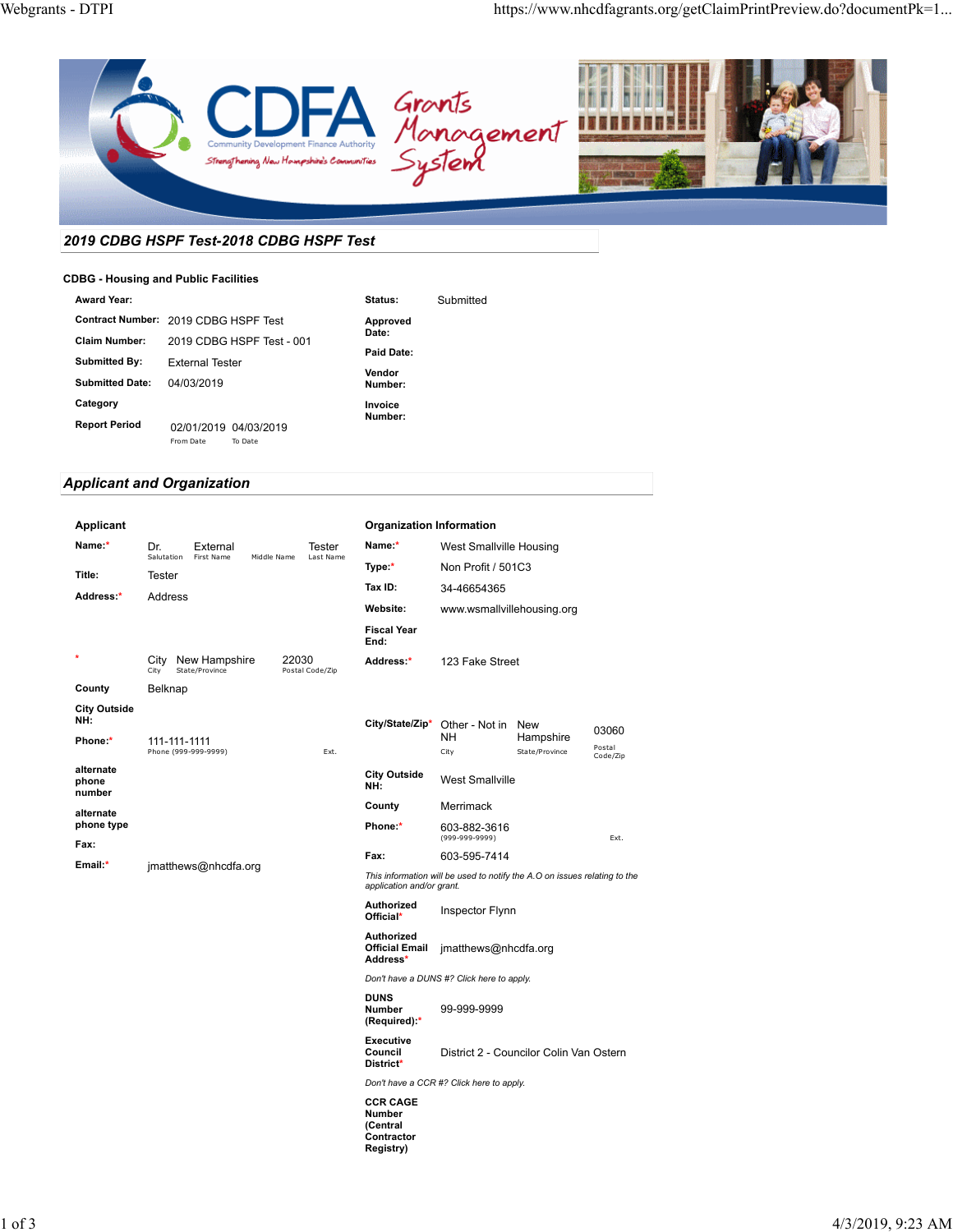| Attachments                     |                   |           |
|---------------------------------|-------------------|-----------|
| <b>Description</b>              | <b>File Name</b>  | File Size |
| <b>Supporting Documentation</b> | EligibleCDBG.docx | 31 KB     |

| Giallii - Favilleill Reugest |                           |                   |                                    |                            |                              |                                |                                |                      |
|------------------------------|---------------------------|-------------------|------------------------------------|----------------------------|------------------------------|--------------------------------|--------------------------------|----------------------|
| <b>Budget Category</b>       | Contract<br><b>Budget</b> | Prior<br>Expenses | Program<br>Income If<br>Applicable | Total<br>Funds<br>Received | Total<br>Expended<br>To Date | Balance<br>Of Funds<br>On Hand | <b>Expenses</b><br>This Period | Available<br>Balance |
| <b>Activity Budget</b>       |                           |                   |                                    |                            |                              |                                |                                |                      |
| Admin Funds                  | \$1.000                   | \$0.00            | \$0.00                             | \$0.00                     | \$0.00                       | \$0.00                         | \$50.00                        | \$950.00             |
| PF Improvements              | \$750                     | \$0.00            | \$0.00                             | \$0.00                     | \$0.00                       | \$0.00                         | \$700.00                       | \$50.00              |
| Total:                       | \$1.750                   | \$0               | \$0                                | \$0                        | \$0                          | \$0                            | \$750                          | \$1,000              |

| <b>Electronic Funds Transfer</b> |  |
|----------------------------------|--|
|                                  |  |

Select yes if you want your payment sent via EFT. If yes, you will need to have completed and submitted an EFT Authorization Form. Note: This<br>form needs to be completed only once. All claim requests will be processed via a

*Click here to access an Electronic Funds Transfer Authorization Form.*

*This Field is required.*

**Claim - Payment Request** 

**Payment Via Electronic Funds Transfer (EFT)?\*** Yes

## *Claims Comments*

#### **Claim Related Comments**

A narrative regarding the pay request should go here, as well as a breakdown of the funding request. This should include matching funds. Example Below:

#### Total Claim \$750.00

Project Activities

| Requesting Agency                                                                             |       | \$2,750.00 |
|-----------------------------------------------------------------------------------------------|-------|------------|
| Contractor Pay Request # (if<br>applicable)<br><b>CDBG Portion of the Project</b><br>Activity |       | \$700.00   |
| Administration                                                                                |       |            |
| Administrator expenses                                                                        |       | \$50.00    |
| Newspaper Ad for RFP                                                                          | 25.00 |            |
| <b>Application Writing</b>                                                                    | 25.00 |            |
| <b>Total Administration</b>                                                                   |       | \$50.00    |

### *Original Matching Funds in Application*

**Original Matching Funds Declared in Application** \$2,000

# *Matching Funds*